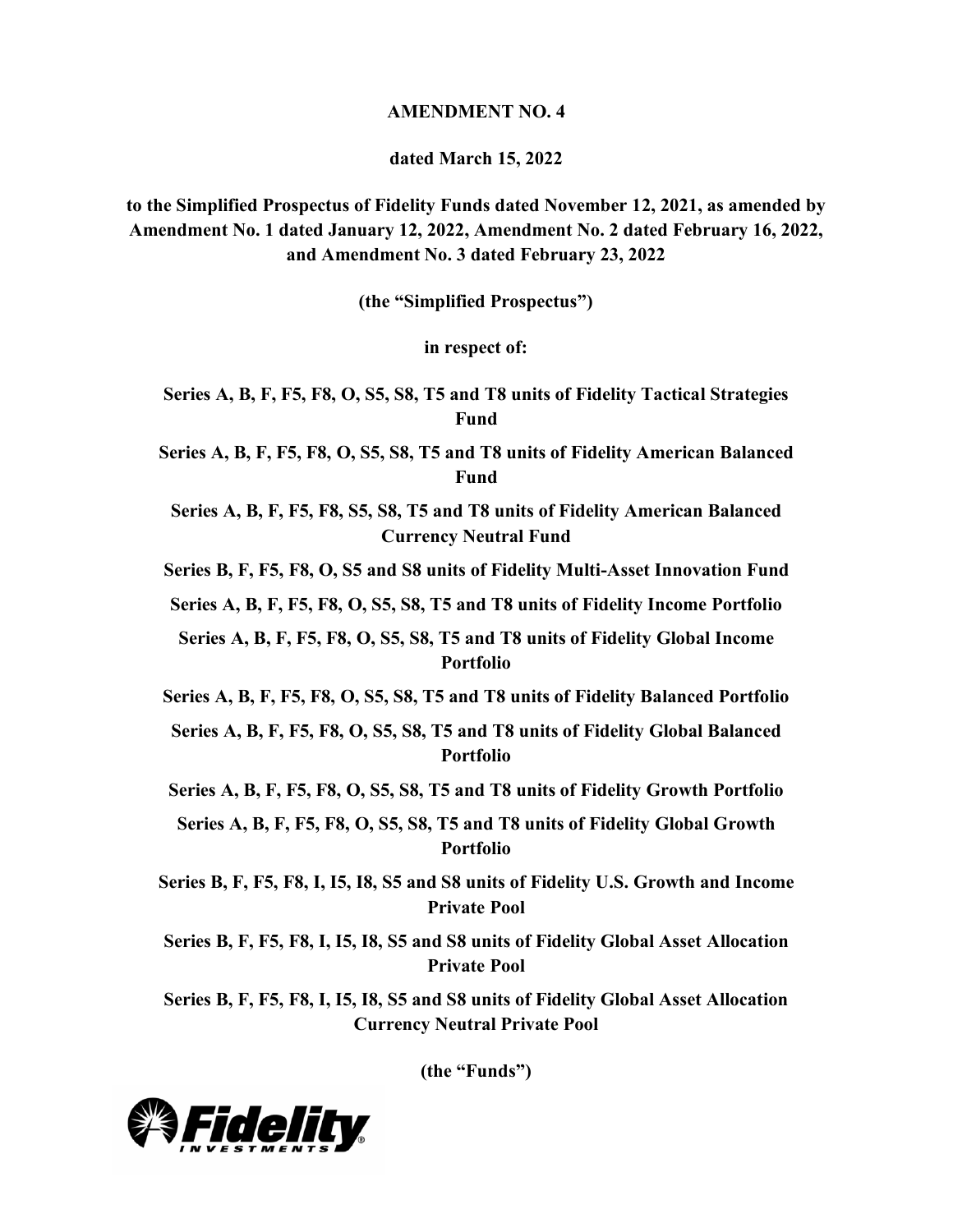The Simplified Prospectus is being amended to add disclosure relating to fund-of-fund investment structures in the investment strategies of the Funds.

# **AMENDMENTS TO THE SIMPLIFIED PROSPECTUS**

The technical amendments to the Simplified Prospectus required to effect these amendments are set out below:

- 1. Fund profile of Fidelity Tactical Strategies Fund
	- (a) The following bullet point is added immediately after the fourth bullet point in the first paragraph under the sub-heading "Investment Strategies" on page 272:
		- "• Invests in *underlying funds*, each of which may, in turn, invest more than 10% of its net assets in other *underlying funds* managed by Fidelity. We call these other funds *third-tier funds* for the Fund."
	- (b) The following sentence is added to the fifth bullet point in the first paragraph under the sub-heading "Investment Strategies" on page 272:

"The portfolio management team of the *underlying funds* may change the percentage of assets invested in a particular *third-tier fund* at any time."

- (c) The fourth paragraph under the sub-heading "Investment Strategies" on page 273 is amended by deleting the words "Fund and the underlying Fidelity Funds" and replacing them with "Fund, the *underlying funds* and any *third-tier fund*".
- (d) The following paragraph is added immediately after the fourth paragraph under the sub-heading "Investment Strategies" on page 273:

- The *underlying funds* regarding the selection of any *third-tier funds* and other assets held by the *underlying funds*.
- Any *third-tier fund* regarding the selection of the assets held by the *third-tier fund*."
- (e) The fifth and sixth paragraphs under the sub-heading "Investment Strategies" on page 273 are amended by deleting the words "Fund and the *underlying funds*" in the first sentence of each paragraph and replacing them with "Fund, the *underlying funds* and any *third-tier fund*".
- 2. Fund profile of Fidelity American Balanced Fund
	- (a) The following bullet point is added immediately after the seventh bullet point in the first paragraph under the sub-heading "Investment Strategies" on page 297: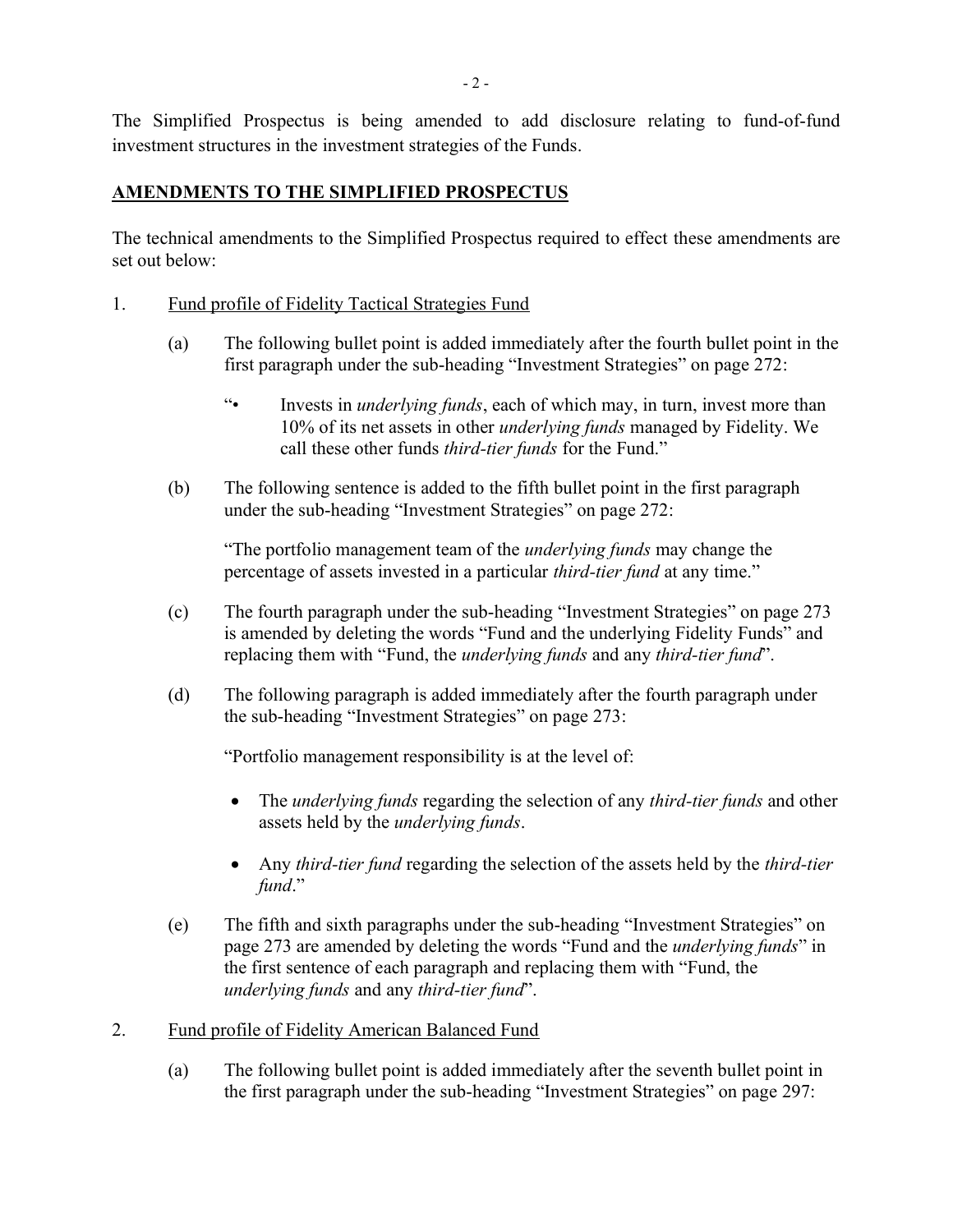- "• Invests in *underlying funds*, each of which may, in turn, invest more than 10% of its net assets in other *underlying funds* managed by Fidelity. We call these other funds *third-tier funds* for the Fund."
- (b) The following sentence is added to the eighth bullet point in the first paragraph under the sub-heading "Investment Strategies" on page 297:

(c) The following paragraph is added immediately after the fourth paragraph under the sub-heading "Investment Strategies" on page 298:

- The *underlying funds* regarding the selection of any *third-tier funds* and other assets held by the *underlying funds*.
- Any *third-tier fund* regarding the selection of the assets held by the *third-tier fund*."
- (d) The third, fifth and sixth paragraphs under the sub-heading "Investment Strategies" on page 298 are amended by deleting the words "Fund and the *underlying funds*" in the first sentence of each paragraph and replacing them with "Fund, the *underlying funds* and any *third-tier fund*".
- 3. Fund profile of Fidelity American Balanced Currency Neutral Fund
	- (a) The seventh and ninth bullet points in the second paragraph under the sub-heading "Investment Strategies" on page 301 are deleted and replaced with the following:
		- "• Invests more than 10% of its net asset value in other *underlying funds*. We call these other funds *third-tier funds* for the Fund. These *third-tier funds* may, in turn, invest more than 10% of their net asset value in other *underlying funds*. We call these other funds *fourth-tier funds*.
		- May change the *third-tier funds* in which it invests, or the percentage of assets invested in a particular *third-tier fund* at any time. Any change in a *third-tier fund* will result in a change in the *fourth-tier funds*."
	- (b) The fourteenth and fifteenth bullet points in the second paragraph under the subheading "Investment Strategies" on page 302 are deleted.
	- (c) The fifth, ninth and tenth paragraphs under the sub-heading "Investment Strategies" on pages 302 and 303 are amended by deleting the words "Fund, the *underlying fund*, or any *third-tier fund*" in the first sentence of each paragraph and replacing them with "Fund, *underlying fund*, any *third-tier fund* or any *fourth-tier fund*."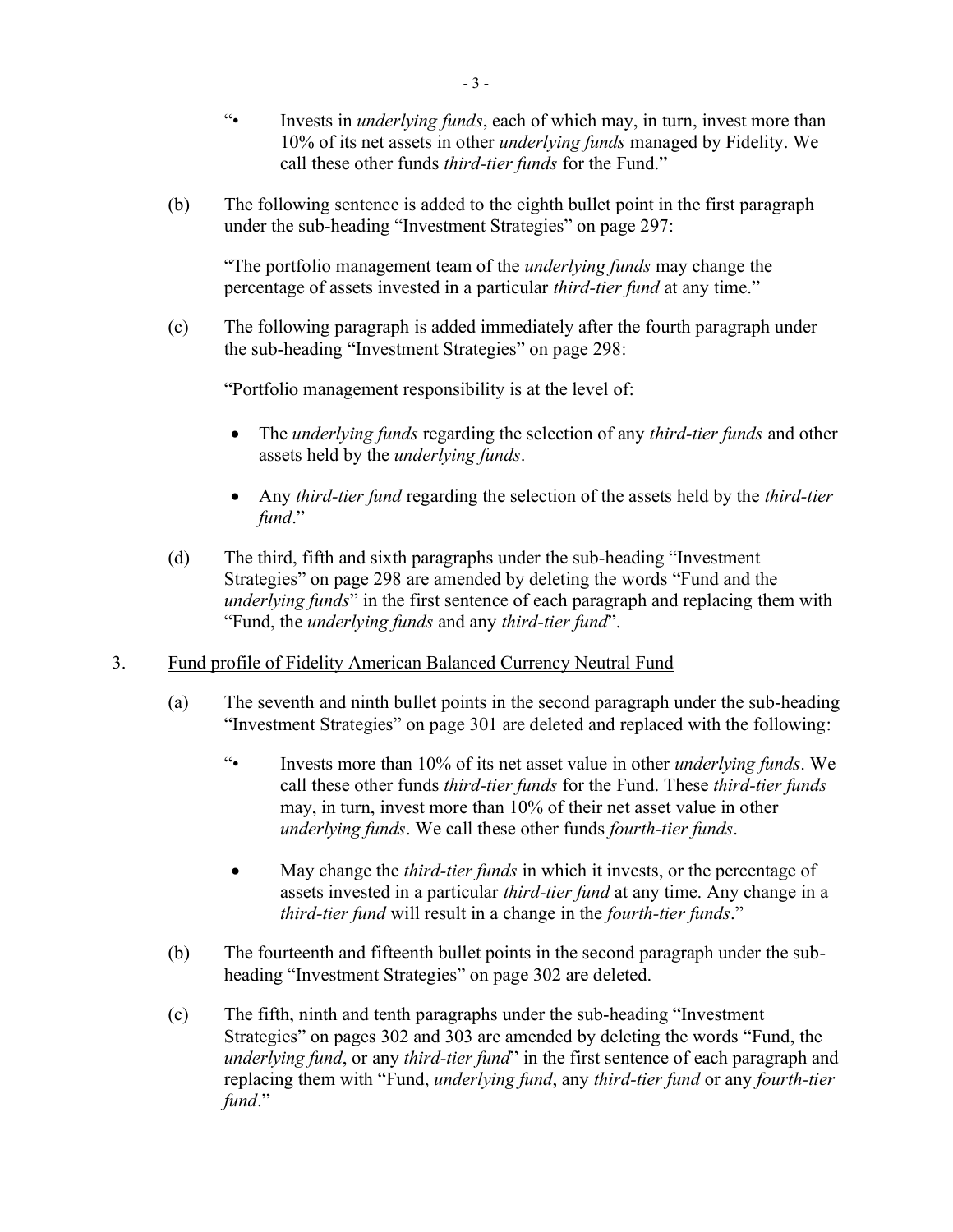(d) The eighth paragraph under the sub-heading "Investment Strategies" on page 303 is deleted and replaced with the following:

"Portfolio management responsibility is at the level of:

- The *underlying funds* regarding the selection of any *third-tier funds* and other assets held by the *underlying funds*.
- Any *third-tier fund* regarding the selection of the assets held by the *third-tier fund*.
- Any *fourth-tier fund* regarding the selection of the assets held by the *fourthtier fund*."
- 4. Fund profile of Fidelity Multi-Asset Innovation Fund
	- (a) The following bullet point is added immediately after the third bullet point in the first paragraph under the sub-heading "Investment Strategies" on page 308:
		- "• Invests in *underlying funds*, each of which may, in turn, invest more than 10% of its net assets in other *underlying funds* managed by Fidelity. We call these other funds *third-tier funds* for the Fund."
	- (b) The following sentence is added to the fourth bullet point in the first paragraph under the sub-heading "Investment Strategies" on page 308:

"The portfolio management team of the *underlying funds* may change the percentage of assets invested in a particular *third-tier fund* at any time."

- (c) The seventh and eighth bullet points in the second paragraph under the subheading "Investment Strategies" on page 309 are deleted.
- (d) The fifth paragraph under the sub-heading "Investment Strategies" on page 309 is deleted and replaced with the following:

- The *underlying funds* regarding the selection of any *third-tier funds* and other assets held by the *underlying funds*.
- Any *third-tier fund* regarding the selection of the assets held by the *third-tier fund*."
- 5. Fund profile of Fidelity Income Portfolio
	- (a) The following bullet point is added immediately after the sixth bullet point in the first paragraph under the sub-heading "Investment Strategies" on page 316: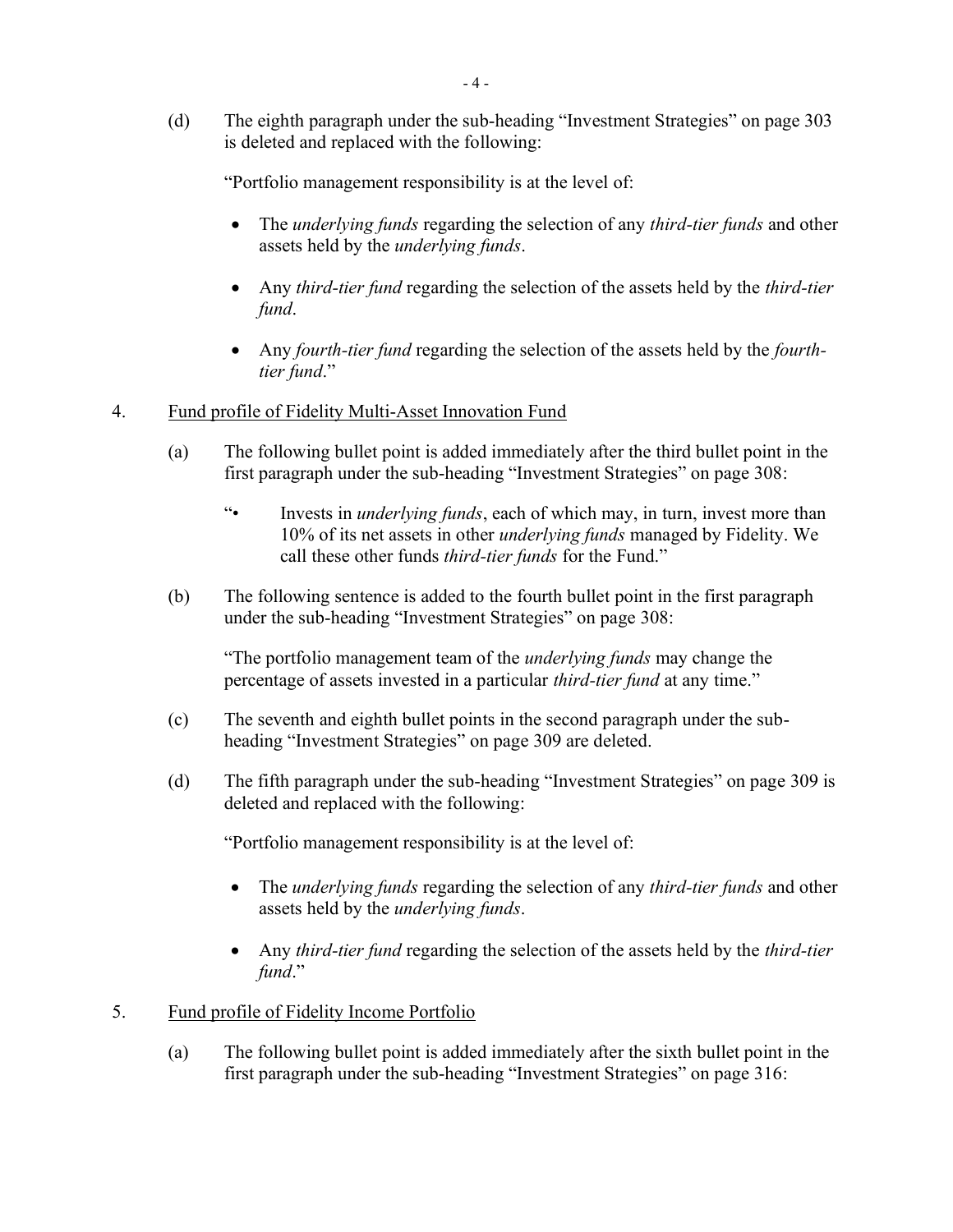- "• Invests in *underlying funds*, each of which may, in turn, invest more than 10% of its net assets in other *underlying funds* managed by Fidelity. We call these other funds *third-tier funds* for the Portfolio."
- (b) The following sentence is added to the seventh bullet point in the first paragraph under the sub-heading "Investment Strategies" on page 316:

- (c) The third, sixth and seventh paragraphs under the sub-heading "Investment Strategies" on pages 316 and 317 are amended by deleting the words "Portfolio and the *underlying funds*" in the first sentence of each paragraph and replacing them with "Portfolio, the *underlying funds* and any *third-tier fund*".
- (d) The following paragraph is added immediately after the fifth paragraph under the sub-heading "Investment Strategies" on page 317:

"Portfolio management responsibility is at the level of:

- The *underlying funds* regarding the selection of any *third-tier funds* and other assets held by the *underlying funds*.
- Any *third-tier fund* regarding the selection of the assets held by the *third-tier fund*."

## 6. Fund profile of Fidelity Global Income Portfolio

- (a) The following bullet point is added immediately after the sixth bullet point in the first paragraph under the sub-heading "Investment Strategies" on page 319:
	- "• Invests in *underlying funds*, each of which may, in turn, invest more than 10% of its net assets in other *underlying funds* managed by Fidelity. We call these other funds *third-tier funds* for the Portfolio."
- (b) The following sentence is added to the seventh bullet point in the first paragraph under the sub-heading "Investment Strategies" on page 319:

"The portfolio management team of the *underlying funds* may change the percentage of assets invested in a particular *third-tier fund* at any time."

- (c) The third, sixth and seventh paragraphs under the sub-heading "Investment Strategies" on pages 319 and 320 are amended by deleting the words "Portfolio and the *underlying funds*" in the first sentence of each paragraph and replacing them with "Portfolio, the *underlying funds* and any *third-tier fund*".
- (d) The following paragraph is added immediately after the fifth paragraph under the sub-heading "Investment Strategies" on page 320: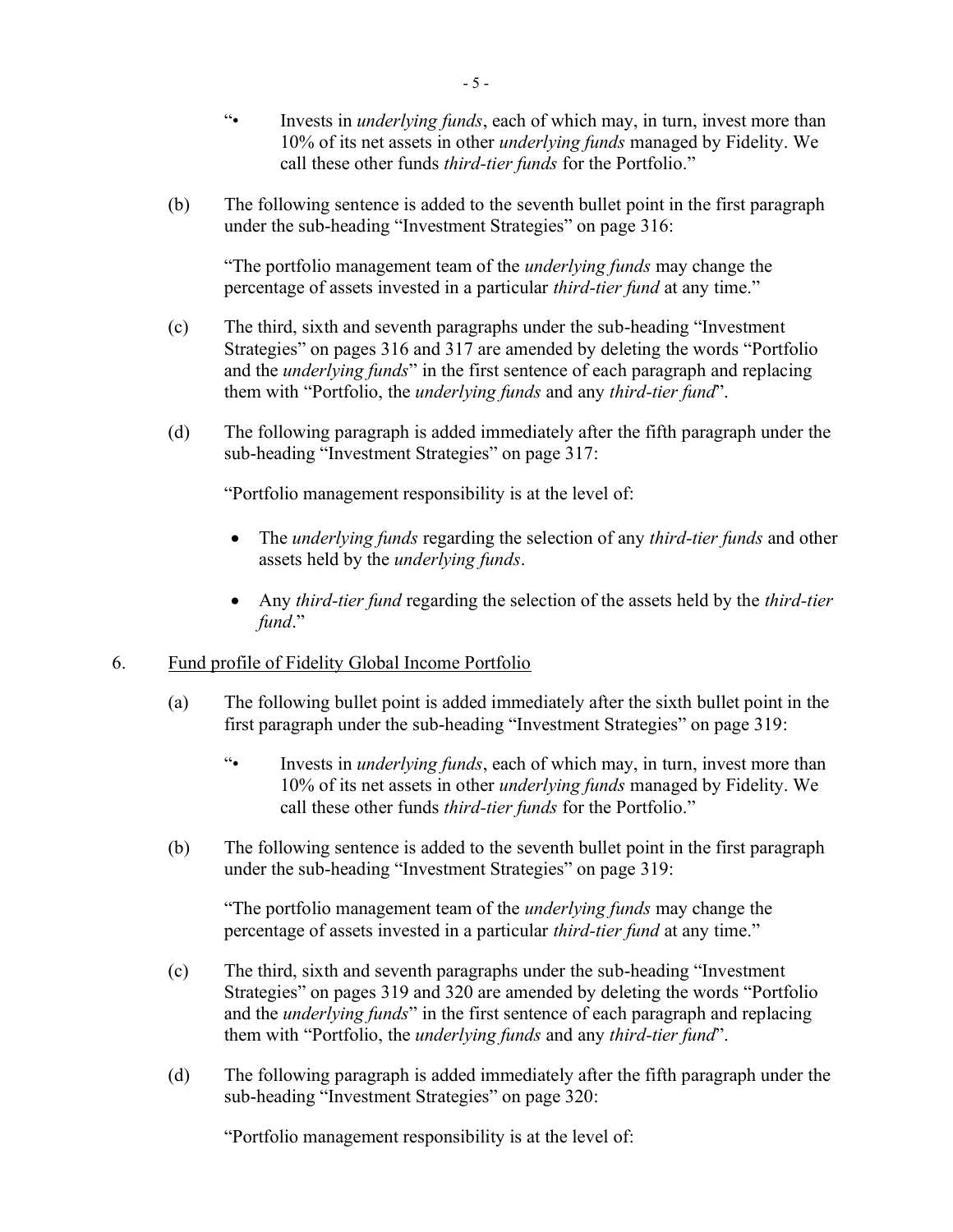- The *underlying funds* regarding the selection of any *third-tier funds* and other assets held by the *underlying funds*.
- Any *third-tier fund* regarding the selection of the assets held by the *third-tier fund*."

# 7. Fund profile of Fidelity Balanced Portfolio

- (a) The following bullet point is added immediately after the sixth bullet point in the first paragraph under the sub-heading "Investment Strategies" on page 322:
	- "• Invests in *underlying funds*, each of which may, in turn, invest more than 10% of its net assets in other *underlying funds* managed by Fidelity. We call these other funds *third-tier funds* for the Portfolio."
- (b) The following sentence is added to the seventh bullet point in the first paragraph under the sub-heading "Investment Strategies" on page 322:

"The portfolio management team of the *underlying funds* may change the percentage of assets invested in a particular *third-tier fund* at any time."

- (c) The third, sixth and seventh paragraphs under the sub-heading "Investment Strategies" on pages 322 and 323 are amended by deleting the words "Portfolio and the *underlying funds*" in the first sentence of each paragraph and replacing them with "Portfolio, the *underlying funds* and any *third-tier fund*".
- (d) The following paragraph is added immediately after the fifth paragraph under the sub-heading "Investment Strategies" on page 323:

"Portfolio management responsibility is at the level of:

- The *underlying funds* regarding the selection of any *third-tier funds* and other assets held by the *underlying funds*.
- Any *third-tier fund* regarding the selection of the assets held by the *third-tier fund*."

## 8. Fund profile of Fidelity Global Balanced Portfolio

- (a) The following bullet point is added immediately after the sixth bullet point in the first paragraph under the sub-heading "Investment Strategies" on page 325:
	- "• Invests in *underlying funds*, each of which may, in turn, invest more than 10% of its net assets in other *underlying funds* managed by Fidelity. We call these other funds *third-tier funds* for the Portfolio."
- (b) The following sentence is added to the seventh bullet point in the first paragraph under the sub-heading "Investment Strategies" on page 325: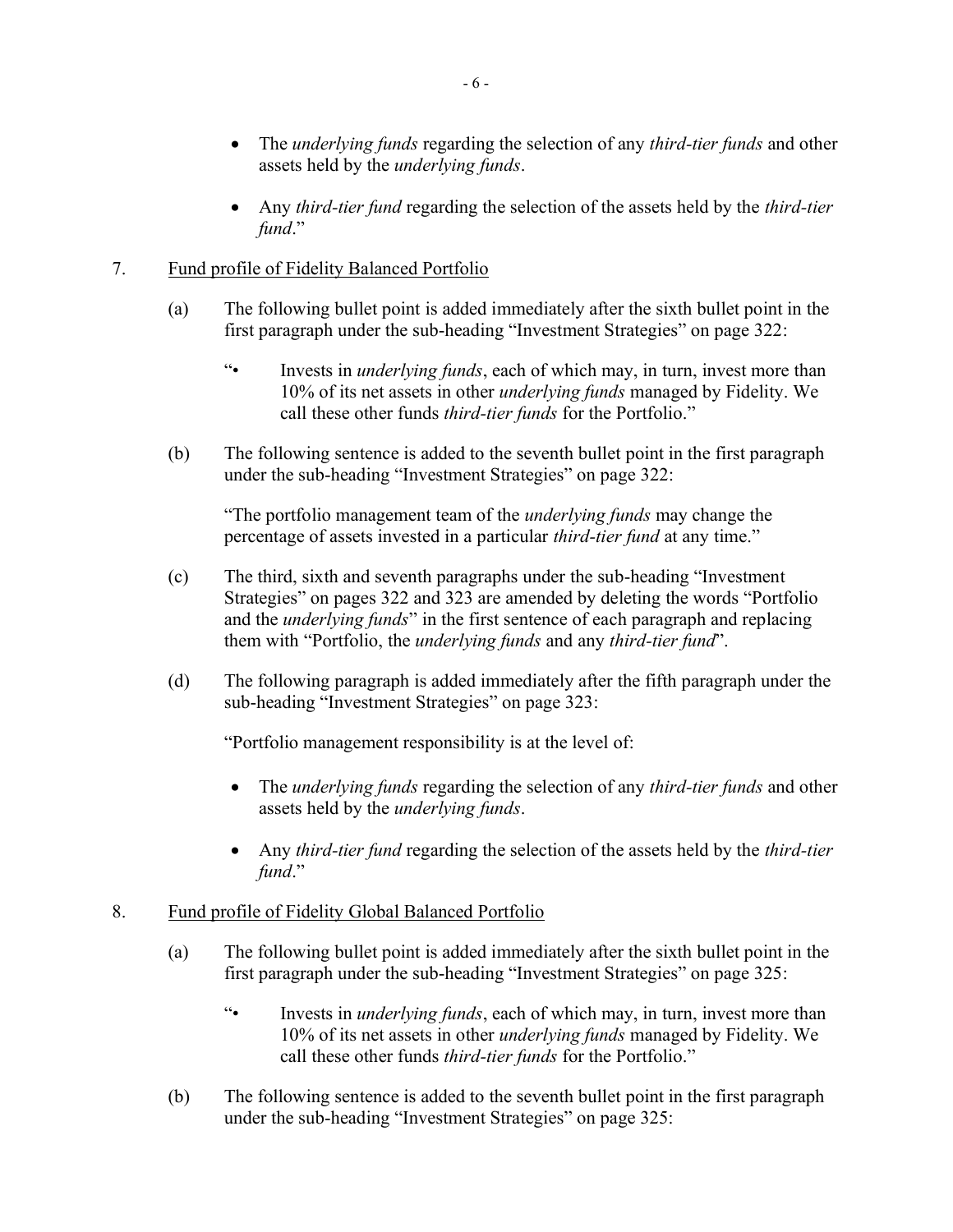- (c) The third, sixth and seventh paragraphs under the sub-heading "Investment Strategies" on pages 325 and 326 are amended by deleting the words "Portfolio and the *underlying funds*" in the first sentence of each paragraph and replacing them with "Portfolio, the *underlying funds* and any *third-tier fund*".
- (d) The following paragraph is added immediately after the fifth paragraph under the sub-heading "Investment Strategies" on page 326:

"Portfolio management responsibility is at the level of:

- The *underlying funds* regarding the selection of any *third-tier funds* and other assets held by the *underlying funds*.
- Any *third-tier fund* regarding the selection of the assets held by the *third-tier fund*."

# 9. Fund profile of Fidelity Growth Portfolio

- (a) The following bullet point is added immediately after the sixth bullet point in the first paragraph under the sub-heading "Investment Strategies" on page 328:
	- "• Invests in *underlying funds*, each of which may, in turn, invest more than 10% of its net assets in other *underlying funds* managed by Fidelity. We call these other funds *third-tier funds* for the Portfolio."
- (b) The following sentence is added to the seventh bullet point in the first paragraph under the sub-heading "Investment Strategies" on page 328:

"The portfolio management team of the *underlying funds* may change the percentage of assets invested in a particular *third-tier fund* at any time."

- (c) The third, sixth and seventh paragraphs under the sub-heading "Investment Strategies" on pages 328 and 329 are amended by deleting the words "Portfolio and the *underlying funds*" in the first sentence of each paragraph and replacing them with "Portfolio, the *underlying funds* and any *third-tier fund*".
- (d) The following paragraph is added immediately after the fifth paragraph under the sub-heading "Investment Strategies" on page 329:

- The *underlying funds* regarding the selection of any *third-tier funds* and other assets held by the *underlying funds*.
- Any *third-tier fund* regarding the selection of the assets held by the *third-tier fund*."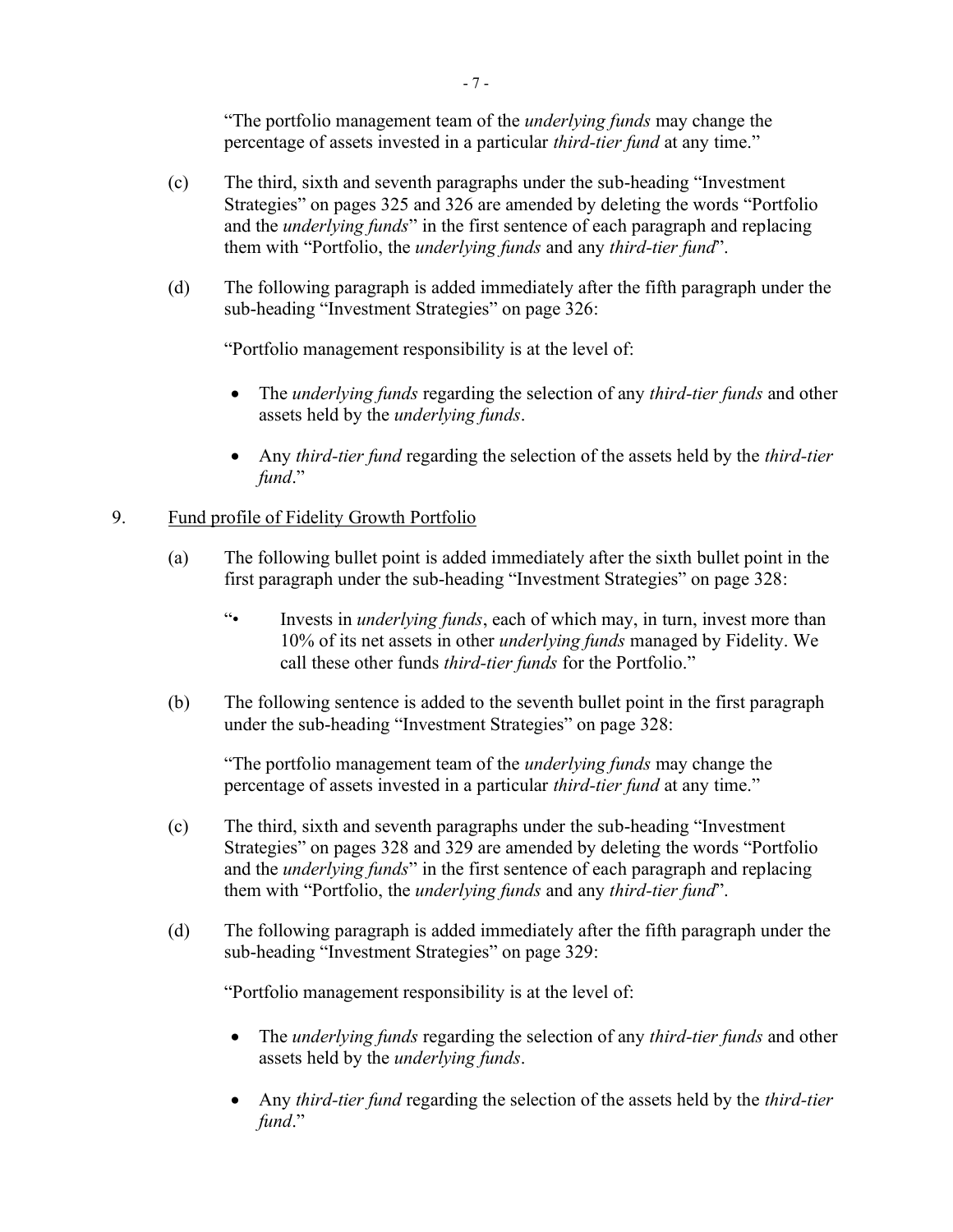## 10. Fund profile of Fidelity Global Growth Portfolio

- (a) The following bullet point is added immediately after the sixth bullet point in the first paragraph under the sub-heading "Investment Strategies" on page 331:
	- "• Invests in *underlying funds*, each of which may, in turn, invest more than 10% of its net assets in other *underlying funds* managed by Fidelity. We call these other funds *third-tier funds* for the Portfolio."
- (b) The following sentence is added to the seventh bullet point in the first paragraph under the sub-heading "Investment Strategies" on page 331:

"The portfolio management team of the *underlying funds* may change the percentage of assets invested in a particular *third-tier fund* at any time."

- (c) The third, sixth and seventh paragraphs under the sub-heading "Investment Strategies" on pages 331 and 332 are amended by deleting the words "Portfolio and the *underlying funds*" in the first sentence of each paragraph and replacing them with "Portfolio, the *underlying funds* and any *third-tier fund*".
- (d) The following paragraph is added immediately after the fifth paragraph under the sub-heading "Investment Strategies" on page 332:

"Portfolio management responsibility is at the level of:

- The *underlying funds* regarding the selection of any *third-tier funds* and other assets held by the *underlying funds*.
- Any *third-tier fund* regarding the selection of the assets held by the *third-tier fund*."

### 11. Fund profile of Fidelity U.S. Growth and Income Private Pool

- (a) The following bullet point is added immediately after the sixth bullet point in the first paragraph under the sub-heading "Investment Strategies" on page 529:
	- "• Invests in *underlying funds*, each of which may, in turn, invest more than 10% of its net assets in other *underlying funds* managed by Fidelity. We call these other funds *third-tier funds* for the Pool."
- (b) The following sentence is added to the seventh bullet point in the first paragraph under the sub-heading "Investment Strategies" on page 529:

"The portfolio management team of the *underlying funds* may change the percentage of assets invested in a particular *third-tier fund* at any time."

(c) The third paragraph under the sub-heading "Investment Strategies" on page 530 is amended by deleting the words "Pool and the *underlying funds*" and replacing them with "Pool, the *underlying funds* and any *third-tier fund*".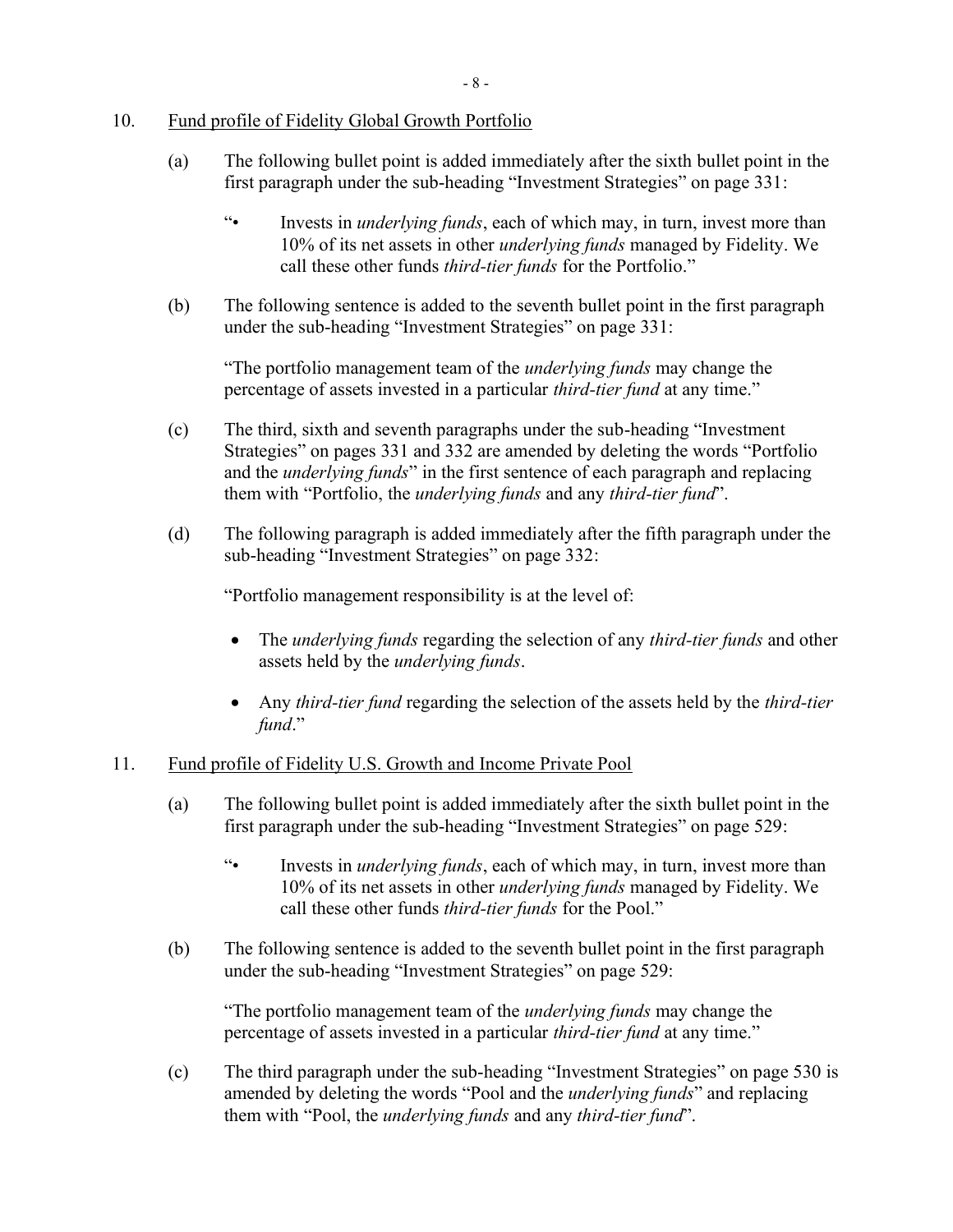(d) The following paragraph is added immediately after the third paragraph under the sub-heading "Investment Strategies" on page 530:

"Portfolio management responsibility is at the level of:

- The *underlying funds* regarding the selection of any *third-tier funds* and other assets held by the *underlying funds*.
- Any *third-tier fund* regarding the selection of the assets held by the *third-tier fund*."
- (e) The fourth paragraph under the sub-heading "Investment Strategies" on page 530 is amended by deleting the words "Pool or any *underlying fund*" and replacing them with "Pool, the *underlying funds* and any *third-tier fund*".
- (f) The fifth paragraph under the sub-heading "Investment Strategies" on page 530 is amended by deleting the words "Pool and any *underlying fund*" and replacing them with "Pool, the *underlying funds* and any *third-tier fund*".
- 12. Fund profile of Fidelity Global Asset Allocation Private Pool
	- (a) The following bullet point is added immediately after the fourth bullet point in the first paragraph under the sub-heading "Investment Strategies" on page 535:
		- "• Invests in *underlying funds*, each of which may, in turn, invest more than 10% of its net assets in other *underlying funds* managed by Fidelity. We call these other funds *third-tier funds* for the Pool."
	- (b) The following sentence is added to the fifth bullet point in the first paragraph under the sub-heading "Investment Strategies" on page 535:

"The portfolio management team of the *underlying funds* may change the percentage of assets invested in a particular *third-tier fund* at any time."

- (c) The third and sixth paragraphs under the sub-heading "Investment Strategies" on pages 535 and 536 are amended by deleting the words "Pool and any *underlying funds*" in the first sentence of each paragraph and replacing them with "Pool, the *underlying funds* and any *third-tier fund*".
- (d) The following paragraph is added immediately after the third paragraph under the sub-heading "Investment Strategies" on page 535:

- The *underlying funds* regarding the selection of any *third-tier funds* and other assets held by the *underlying funds*.
- Any *third-tier fund* regarding the selection of the assets held by the *third-tier fund*."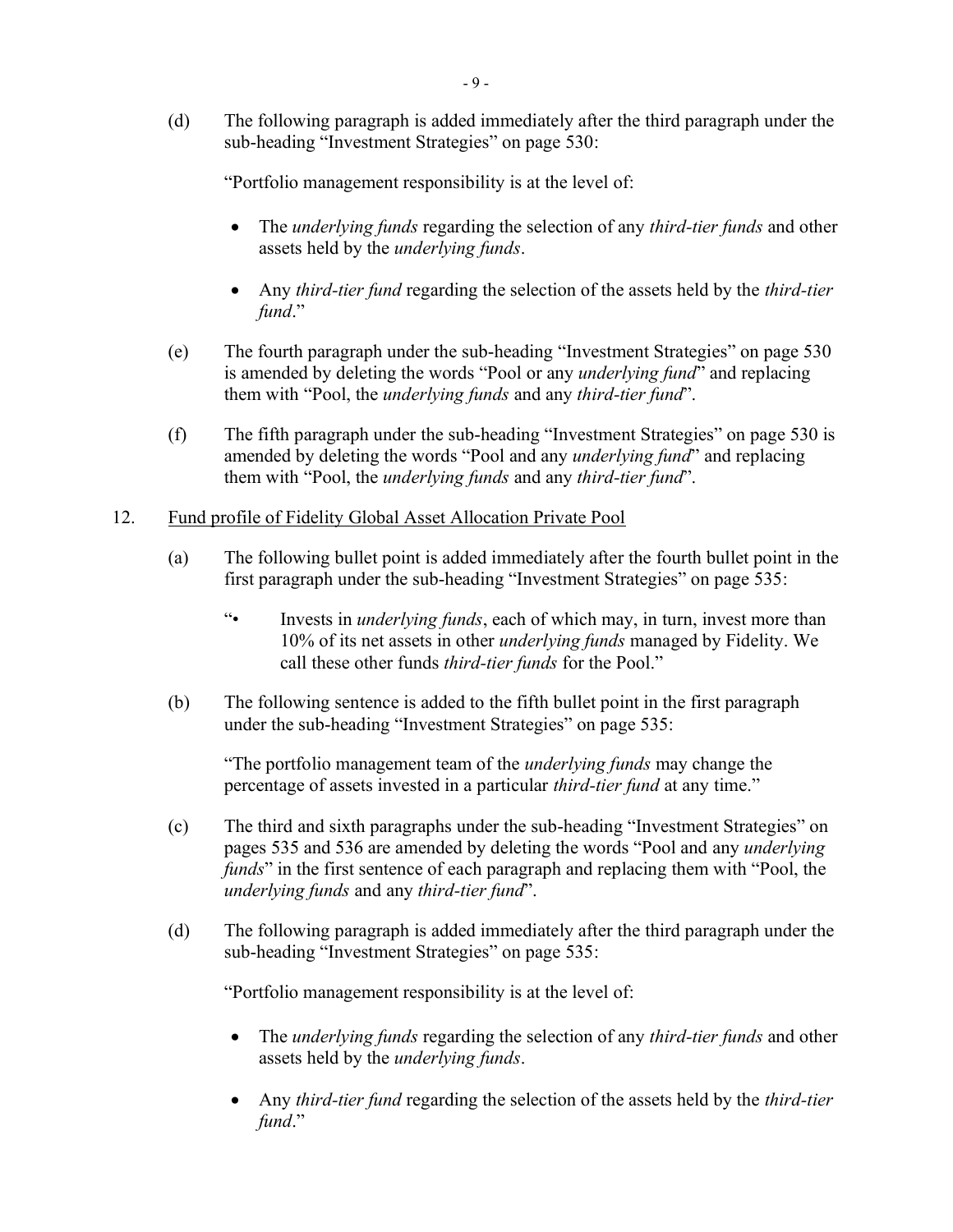- 13. Fund profile of Fidelity Global Asset Allocation Currency Neutral Private Pool
	- (a) The following bullet point is added immediately after the fourth bullet point in the first paragraph under the sub-heading "Investment Strategies" on page 538:
		- "• Invests in *underlying funds*, each of which may, in turn, invest more than 10% of its net assets in other *underlying funds* managed by Fidelity. We call these other funds *third-tier funds* for the Pool."
	- (b) The following sentence is added to the fifth bullet point in the first paragraph under the sub-heading "Investment Strategies" on page 538:

- (c) The third and sixth paragraphs under the sub-heading "Investment Strategies" on pages 538 and 539 are amended by deleting the words "Portfolio and any *underlying funds*" in the first sentence of each paragraph and replacing them with "Portfolio, the *underlying funds* and any *third-tier fund*".
- (d) The following paragraph is added immediately after the third paragraph under the sub-heading "Investment Strategies" on page 538:

- The *underlying funds* regarding the selection of any *third-tier funds* and other assets held by the *underlying funds*.
- Any *third-tier fund* regarding the selection of the assets held by the *third-tier fund*."
- (e) The fifth paragraph under the sub-heading "Investment Strategies" on page 538 is amended by deleting the words "Pool and any underlying Fidelity Fund" and replacing them with "Pool, the *underlying funds* and any *third-tier fund*".